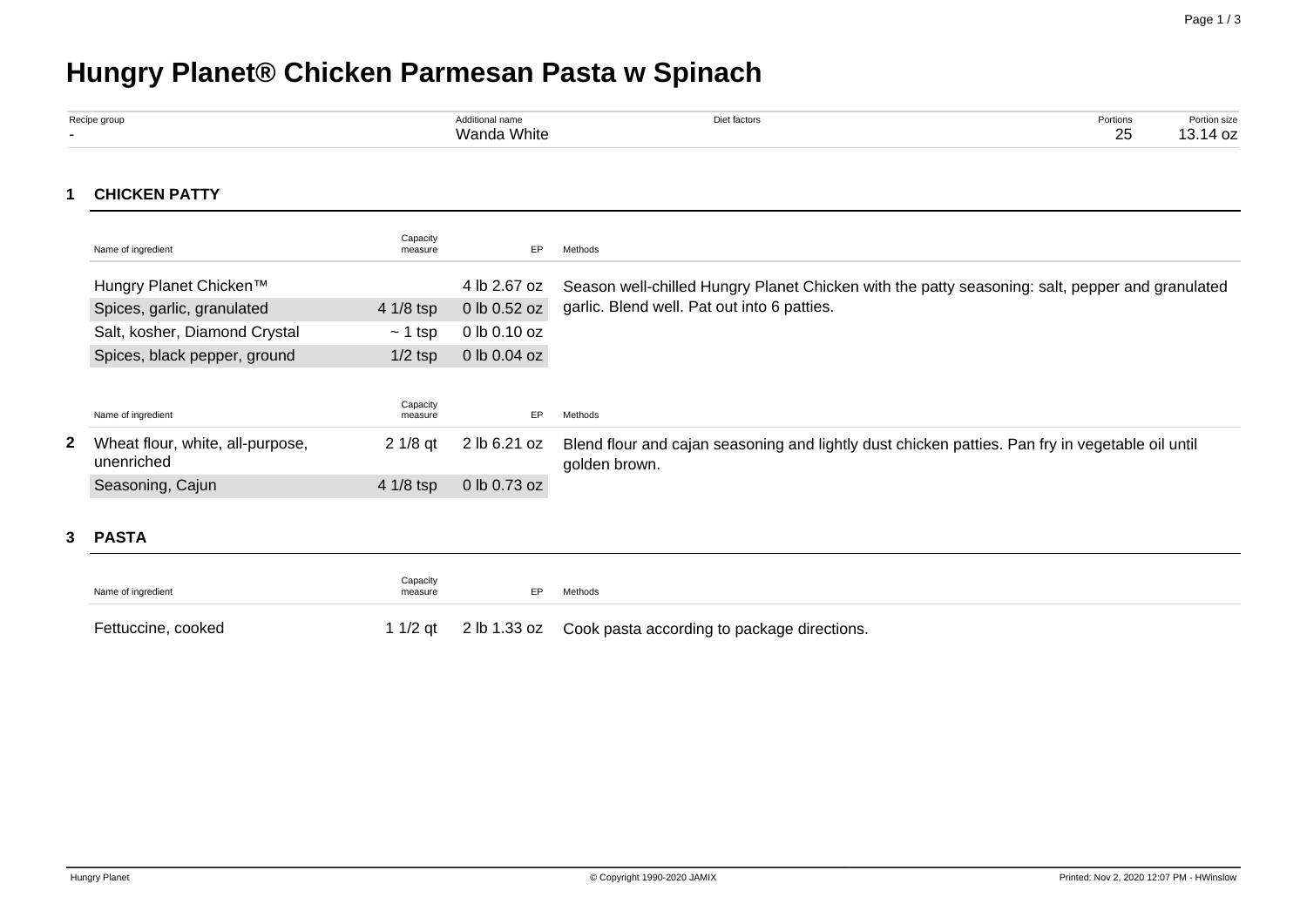## **4 SPINACH**

|  | Name of ingredient                                  | Capacity<br>measure | EP           | Methods                                                                                                                          |
|--|-----------------------------------------------------|---------------------|--------------|----------------------------------------------------------------------------------------------------------------------------------|
|  | Olive oil, extra virgin                             | $~-41/4$<br>tbsp    | 0 lb 1.98 oz | In a medium skillet over medium heat olive and margarine. Add onions and garlic and saute for 3-4<br>minutes.                    |
|  | Margarine, regular, hard, soybean<br>(hydrogenated) | $\sim$ 1 cup        | 0 lb 8.33 oz |                                                                                                                                  |
|  | Onions, finely chopped                              | $\sim$ 1 pt         | 0 lb 9.27 oz |                                                                                                                                  |
|  | Garlic clove, finely minced                         | $\sim$ 1 cup        | 0 lb 4.17 oz |                                                                                                                                  |
|  | Name of ingredient                                  | Capacity<br>measure | EP           | Methods                                                                                                                          |
|  | Baby spinach, chopped<br>Coarse chop                | 3.937 gal           | 4 lb 2.67 oz | Add chopped spinach, season with salt and pepper. Cook until spinach is wilted around 3 minutes.<br>Take off heat and set aside. |
|  | Spices, nutmeg, ground                              | $21/8$ tsp          | 0 lb 0.16 oz |                                                                                                                                  |

#### **6 SAUCE**

|   | Name of ingredient            | Capacity<br>measure | EP           | Methods                                                                                                                                                  |
|---|-------------------------------|---------------------|--------------|----------------------------------------------------------------------------------------------------------------------------------------------------------|
|   | Vegan cream cheese            | 2 pt                | 2 lb 1.33 oz | In a saucepot over low heat, whisk the cream cheese and vegetable broth until smooth.                                                                    |
|   | Vegetable broth               | $\sim$ 1 1/2 qt     | 3 lb 0.72 oz |                                                                                                                                                          |
|   | Name of ingredient            | Capacity<br>measure | EP           | Methods                                                                                                                                                  |
|   | Lemon juice, raw              | $\sim$ 1 cup        | 0 lb 8.65 oz | Add lemon juice, nutmeg, and season with salt and pepper.                                                                                                |
|   | Salt, kosher, Diamond Crystal | ~2~1/8<br>tsp       | 0 lb 0.20 oz |                                                                                                                                                          |
|   | Spices, black pepper, ground  | $\sim$ 1 tsp        | 0 lb 0.08 oz |                                                                                                                                                          |
|   | Name of ingredient            | Capacity<br>measure | EP           | Methods                                                                                                                                                  |
| 8 | Vegan parmesan, dry, grated   | $\sim$ 1 pt         | 0 lb 7.29 oz | When sauce is thickened and bubbly stir in the parmesan. Combine and turn off heat.<br>Hint** If sauce gets too thick add a little more vegetable broth. |